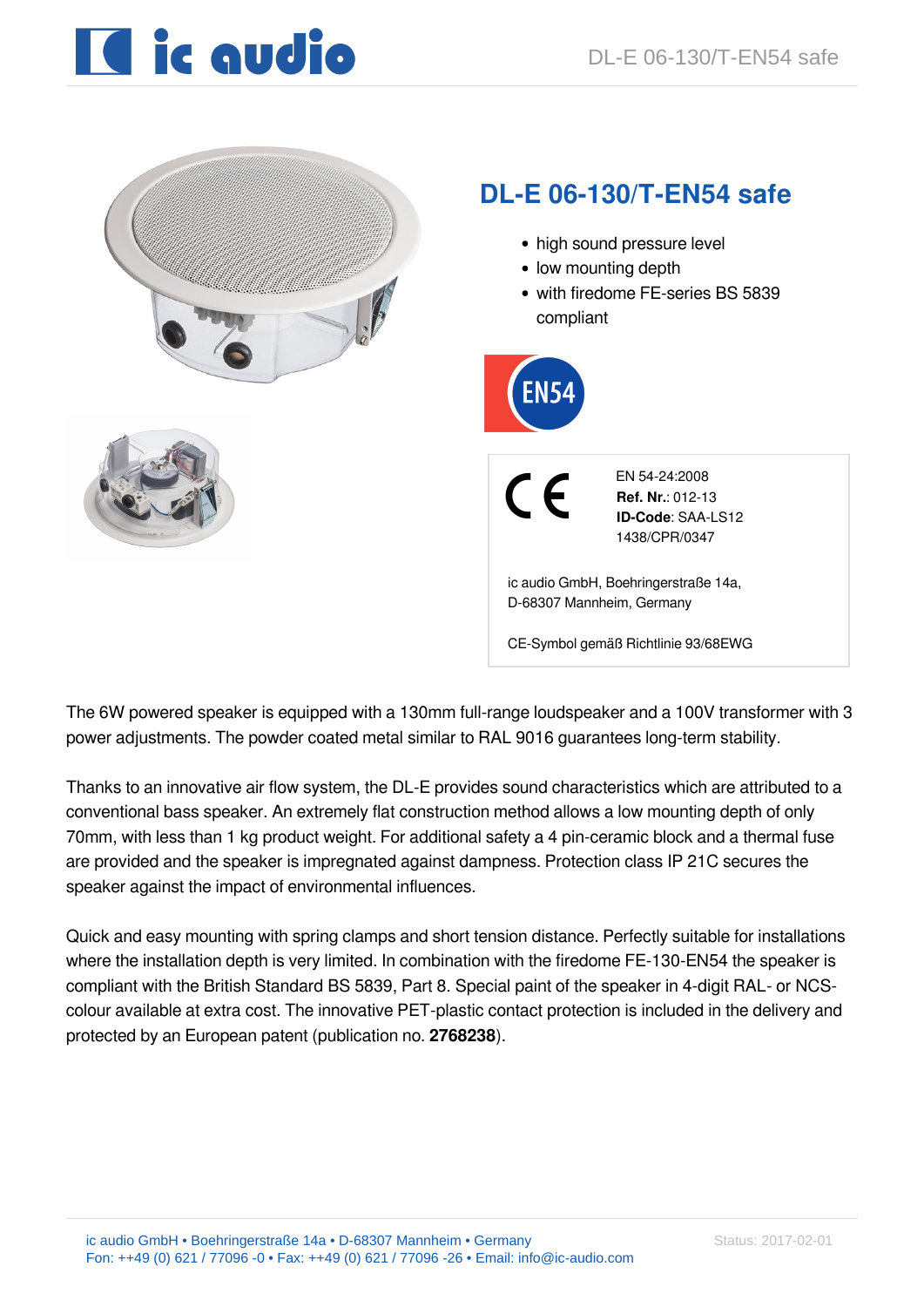

This speaker is suitable for a ceiling strength of about 3 – 45 mm. Our specification is primarily related to solid ceilings, for ceilings with soft materials a higher ceiling thicknesses could be necessary. In addition, stronger cables and other fittings may also result in changes of the appropriate setup. With regard to the variety of materials and manufacturers, we recommend to build in a sample of the speaker to match the requirements accurately.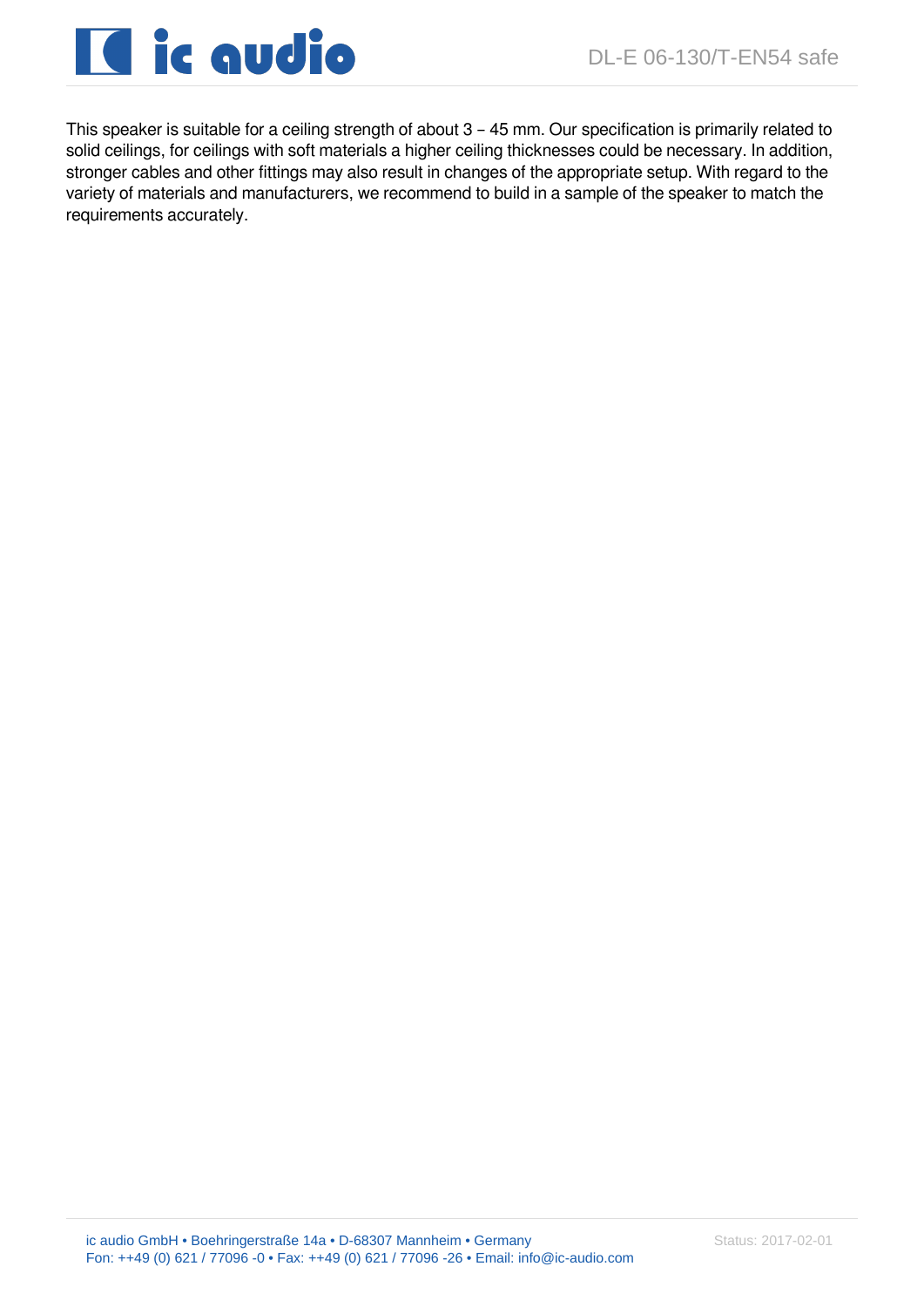

Copyright by Four-Audio GmbH & Co KG Licensed to AAC

### Polar Diagrams

□-24--21 ■-21--18 ■-18--15 □-15--12 ■-12--9 □-9--6 □-6--3 ■-3-0 □0-3 ■3-6 Degree -90 æ g g 员  $\frac{47}{62}$ Ê 5 ශි g ğ 350 **BOO** g ğ ğ ğ ğ g g 8 f [Hz]

Parameters: Cyclic Move: 0°; Symmetry: 0..+180 sym ; Freq.Smooth: 1/3 Oct ; Ang.Resol.: 5°; Rel. to: 0° Axis 0°

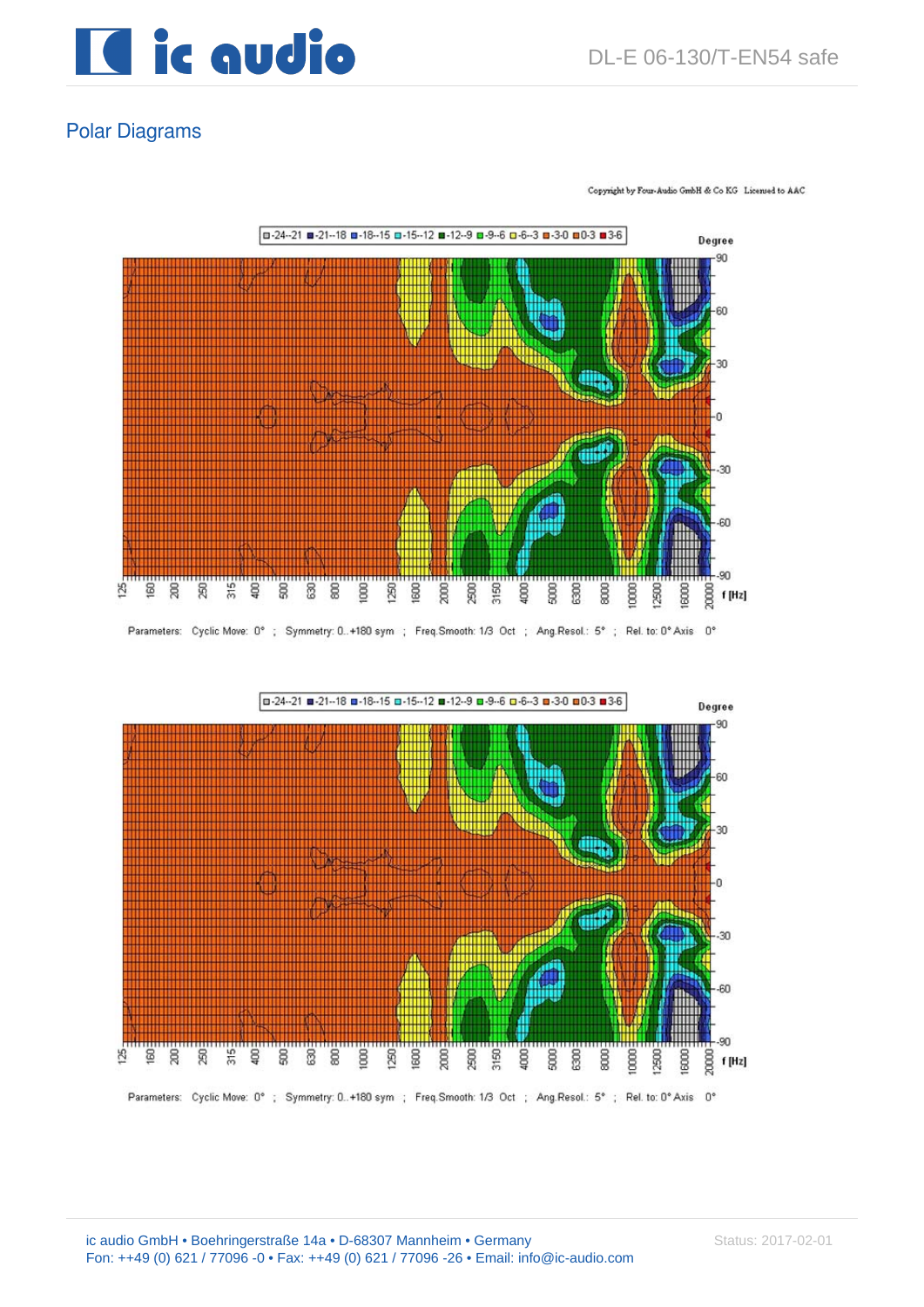

## Frequency Response Diagrams

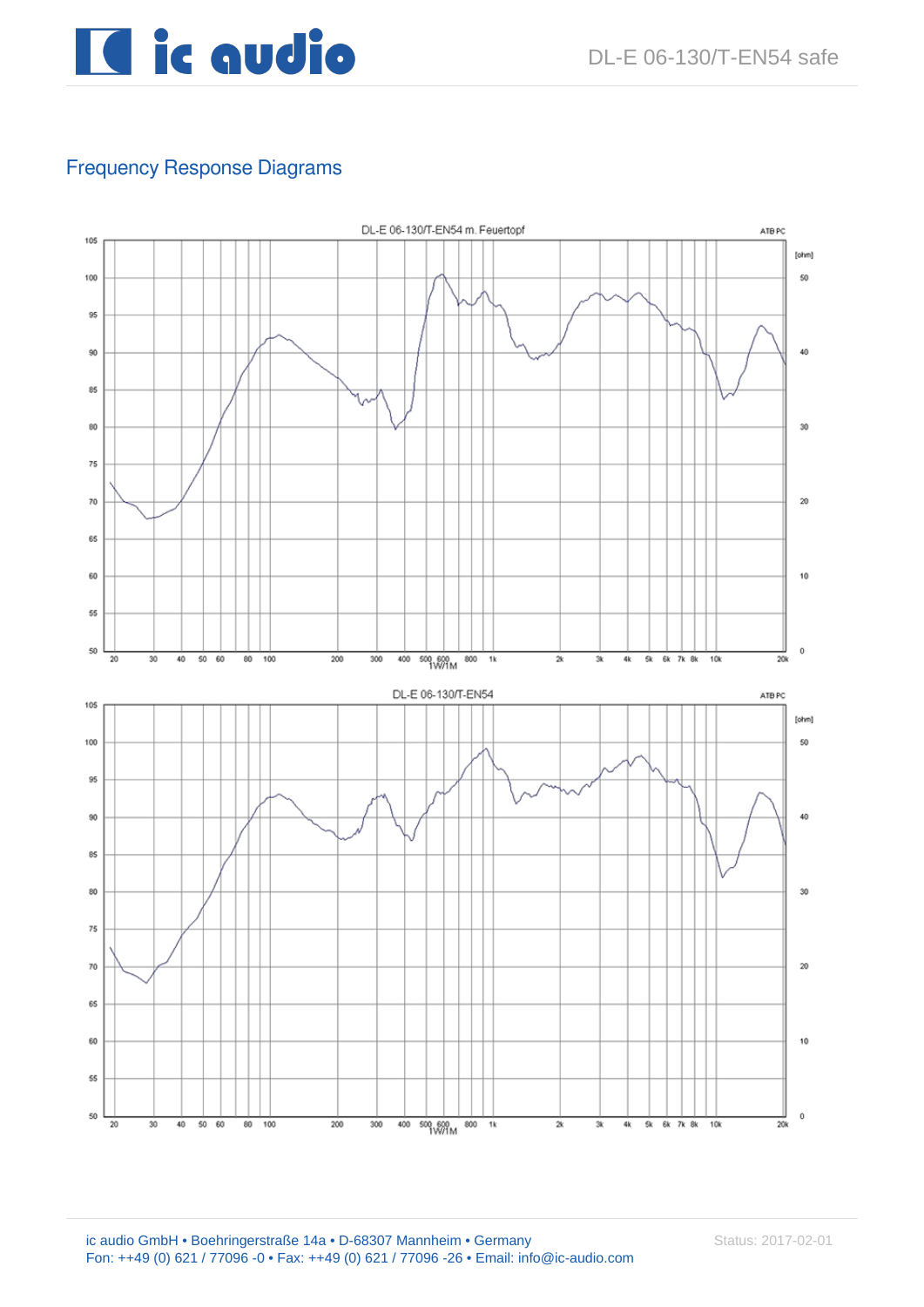## Technical Diagrams

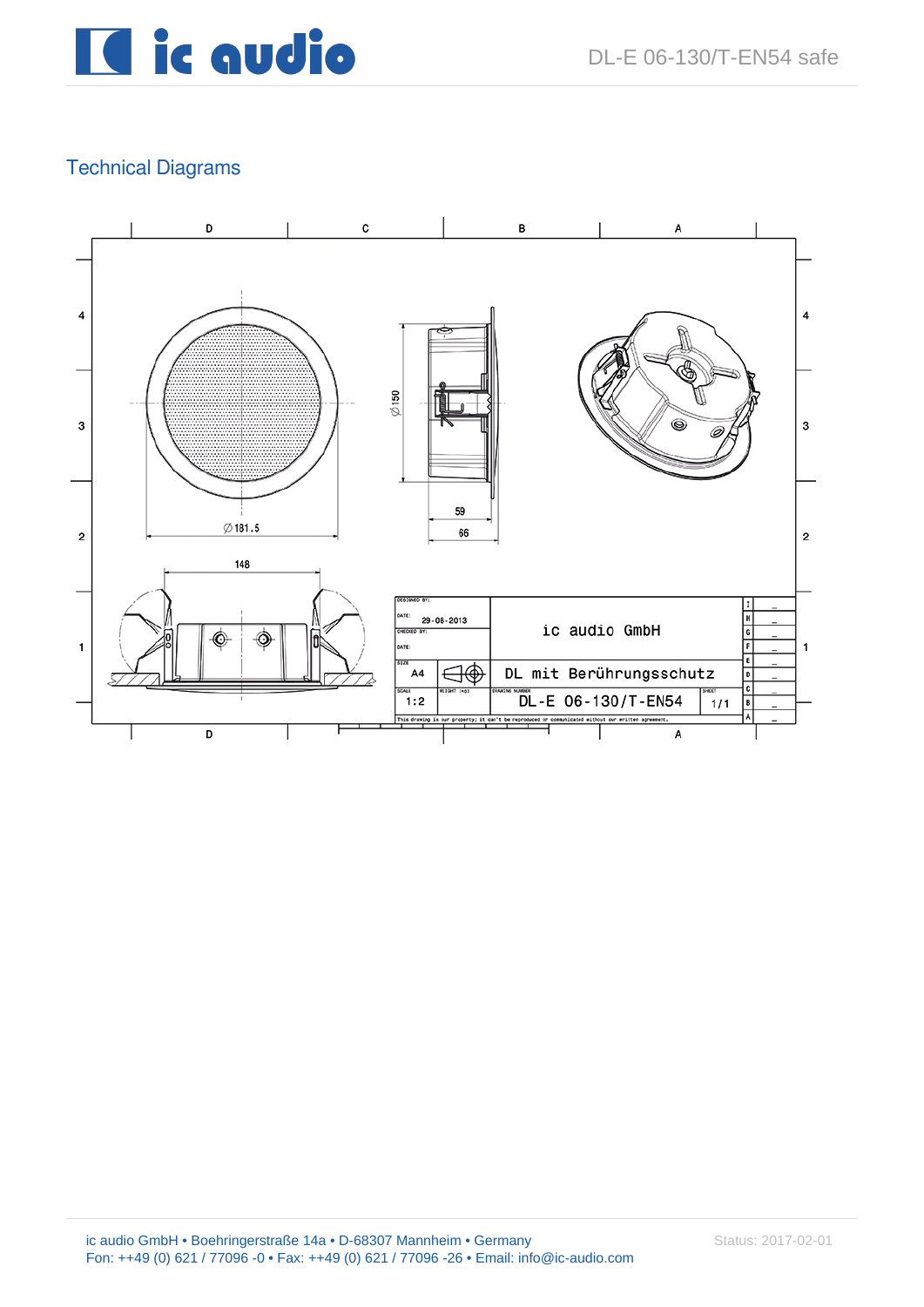

#### Technical Data (Electrical)

| Description                | DL-E 06-130/T-EN54 safe |
|----------------------------|-------------------------|
| Power                      | 6/3/1,5 W               |
| <b>Frequency Range</b>     | 104 - 17.200 Hz         |
| <b>Frequency Response</b>  | 57 - 24.000 Hz          |
| SPL 1W/1m, peak            | 98,3 dB                 |
| SPL, 1W/4m, peak           | 86,3 dB                 |
| SPL Pmax/4m, peak          | 94,0 dB                 |
| Sensitivity EN54-24, 1W/4m | 74,9 dB                 |
| Dispersion -6dB, 500Hz     | 180°                    |
| Dispersion -6dB, 1KHz      | 180°                    |
| Dispersion -6dB, 2KHz      | 180°                    |
| Dispersion -6dB, 4KHz      | 85°                     |

Please note: Because of many different types of ceiling materials and ceiling strengths we recommend to build in a sample of the speaker to match the requirements accurately.

#### Technical Data (Mechanical)

| <b>Dimensions</b>           | 181,5x66 mm         |
|-----------------------------|---------------------|
| IP Rating                   | <b>IP21</b>         |
| Weight (net)                | $0,60$ kg           |
| Ceiling Cut-out             | 156 mm              |
| Temperature range           | $-10/ + 55 °C$      |
| Mounting                    | spring clamp        |
| Connector                   | 4-pin ceramic block |
| Maximum cable cross section | 8mm <sup>2</sup>    |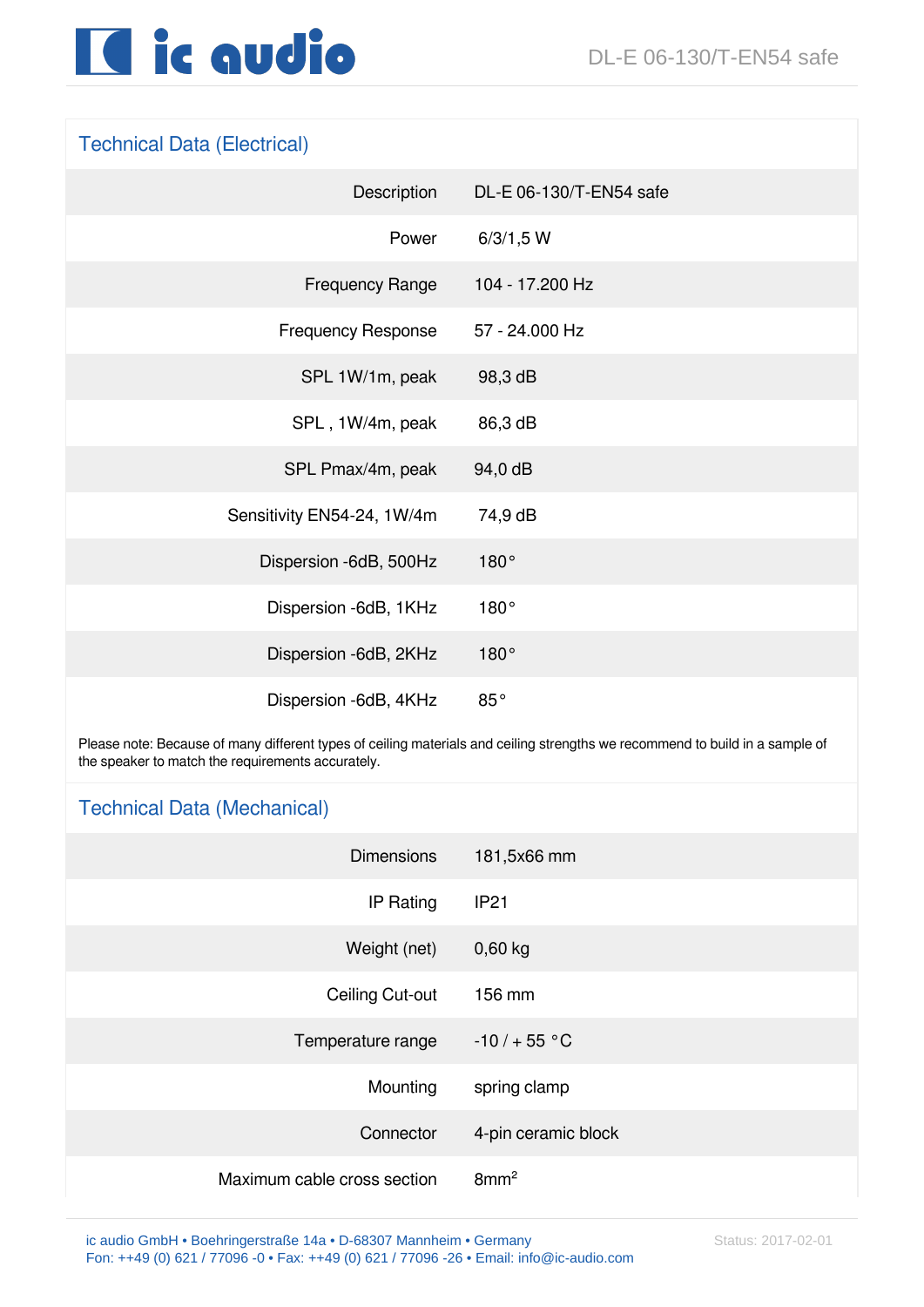

| Max. cable cross section loop $2x2mm2$ |          |
|----------------------------------------|----------|
| Colour                                 | RAL 9016 |